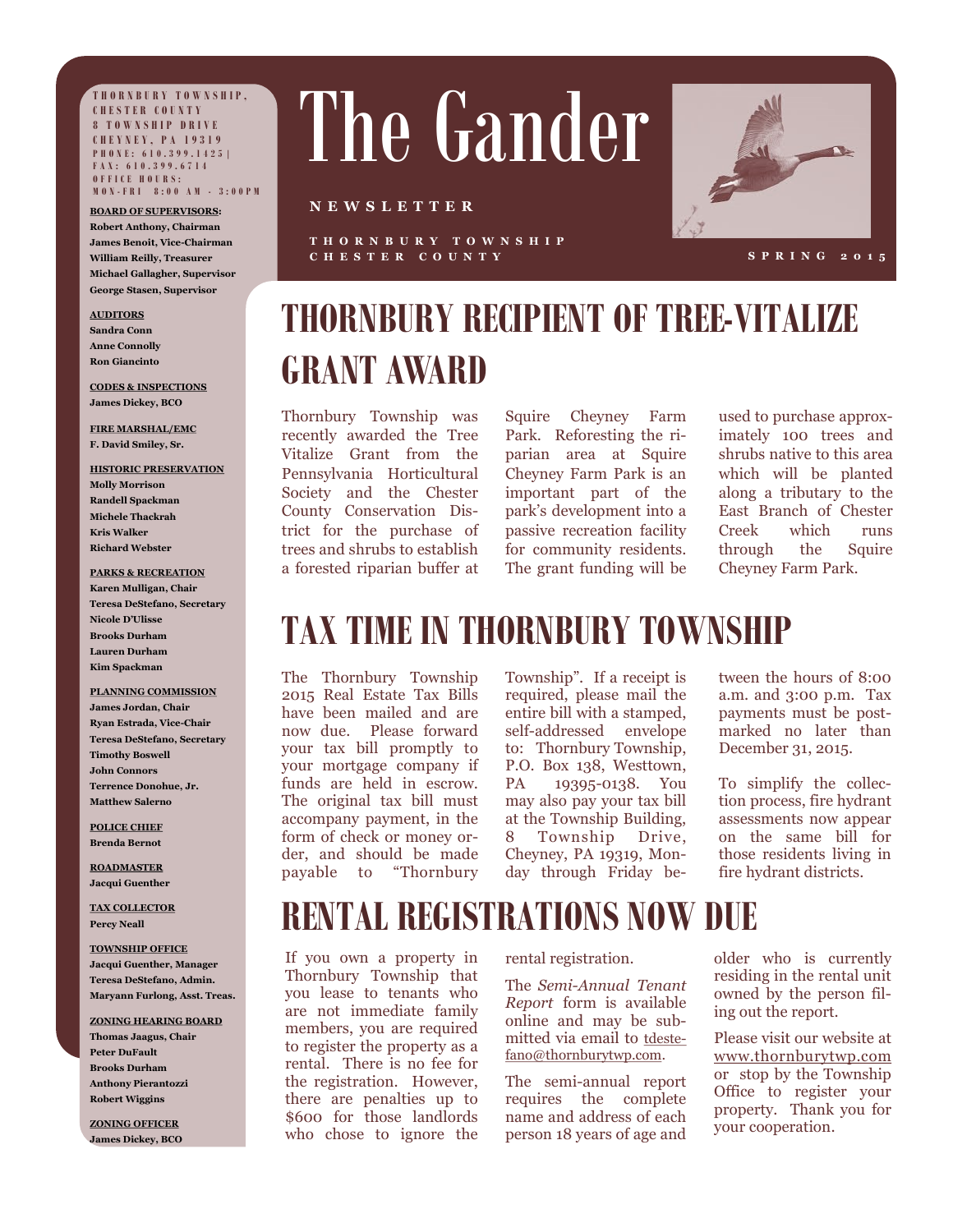### **P A G E 2**



**Rokeby Stock Farm (a/k/a Brian's House). South Elevation.** *Circa 2007***.**



### **MEETING SCHEDULE**

All meetings are held at the Township Building unless otherwise stated:

**Board of Supervisors Work Session** is held on the first Tuesday of the month @6:00 p.m.

**Board of Supervisors Meeting** is held on the third Tuesday of the month @7:00 p.m.

**Historic Preservation Committee** meetings are held on the second Wednesday of the month @7:30 p.m.

**Parks & Recreation C o m mittee** meetings are held on the first Thursday of the month @7:00 p.m.

**Planning Commission**  meetings are held on the first Monday of the month @7:00 p.m.

**Zoning Hearing Board** meets on an as needed basis.

# ROKEBY STOCK FARM (a/k/a Brian's House): Part 1

 Rokeby Stock Farm, recently better known as Brian's House, was demolished late last year. During its 150 years on South Concord Road, it was called home by an interesting array of fascinating people. This essay is a glimpse at some of those owners. This multi-part essay is a glimpse at some of those owners. The next part will appear in the next issue of The Gander.

 The main section of Rokeby, with its 1863 datestone, was built for John Rowan Penrose, who was 50 years old at the time. Penrose was from an eminent Philadelphia family. Related progeny included Spencer Penrose, an entrepreneur and prime mover in the early growth of Colorado Springs, Colorado, and Boies Penrose, a U.S. senator in the 1900s and 1910s. The latter was famous for holding that office longer than any other

Pennsylvanian -- until Arlen Specter beat his record in 2005.

 John Penrose married Anna Maria Burton in 1838 and moved into the Burton family's shipping business. He was soon senior partner of Penrose and Burton. In his 30s, he belonged to the First Troop Philadelphia City Cavalry, the socially prominent, and arguably oldest, private military unit in service to the United States. Then he moved on to serve as a director on a number of boards, including the Board of Port Wardens and the Delaware Mutual Insurance Company.

 Penrose purchased the Rokeby property in 1862. A dwelling stood on the farm at the time, but not the serpentine stone house with the 1863 datestone. Penrose was among the vanguard of Philadelphians who took

advantage of easy rail transport to build a rural retreat in Thornbury Township. During the past four years, *The Gander* has investigated a number of these country places, including the 1878 Dallet House on Cheyney Road and the 1883 DeHaven House on Street Road.

 Penrose was a socializer as well as a socialite. He named his modest country estate Rokeby Stock Farm, and apparently entertained well. He was reputedly an avid horseman and took full advantage of his 117 acres to pursue his avocation. He loved the sport to death, however; a riding accident led to his demise in September 1869. His body was interred at the Church of St. James the Less in Philadelphia. His house was in the country but his home was in the city. To be continued…..

Article submitted by: Historical Preservation Commission

# **SPRING SAFETY TIPS** Article by Fire Marshal F. David Smiley, Sr.

Spring is here once again. Here are some easy fire safety tips that will help ensure a fire free summer:

- Smoke detector batteries should be checked, and replaced if necessary.
- Smoke detector units should be cleared of dust.
- CO detector batteries should be checked, and replaced if necessary.
- Fire extinguishers should be checked, and recharged if necessary.
- Electric wiring should be checked for damage, and replaced if necessary.
- Electric outlets and extension cords should not be overloaded.
- Air Conditioning units and electrical cords should be checked.
- Barbeque Gas grills (including gas hoses) and propane tanks should be inspected prior to use.
- Never use open flame devices to strip paint. This is very dangerous and is illegal.
- Never burn yard waste or trash. This is very dangerous and is illegal.
- Windows should be checked to make sure they open and close properly, in case they are needed as exits.
- Review your family's Fire Escape Plan.
- Fuels for lawn and garden equipment, etc. should be stored in an approved container only.
- Pesticides and chemicals should be stored in an approved container and away from children.
- Swimming pool chemicals should be stored according to manufacturer guidelines.
- Oil based paints and solvents should be stored in a metal cabinet.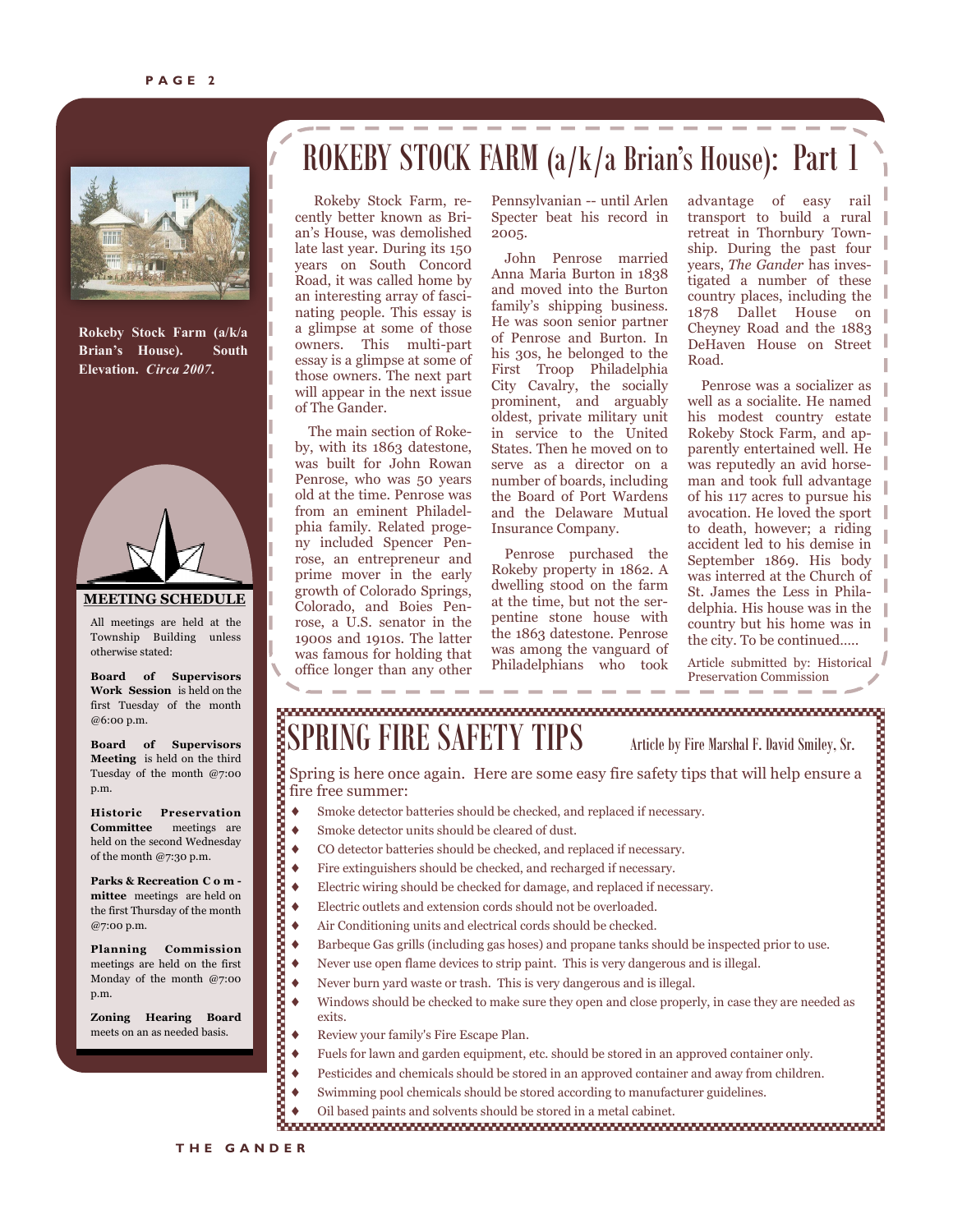### Message From Our Manager **N E W S L E T T E R P A G E 3**

Spring is just around the corner and that means more outdoor fun! With that in mind, please drive safely and watch for children, joggers, motorcycles, bicyclists and animals.

The audit of the 2014 Township financial records was completed in late January and everything was found to be in order. To review the 2014 Audit Report visit our website under "Community Tools" and look for "Budgets & Audit Reports".

The Easter Egg Hunt is scheduled for March 28th. Parking is very limited so please be reminded to park at Rustin High School and take the free shuttle bus to the Town Center for this event.

Please report any potholes on **major roads** to PennDOT @1.800.FIX-ROAD. Report any potholes on local roads to the Township @610.399.1425.

**Jacqui Guenther, Manager**

### **MS4 TIP: Cars Leaking Oil**



**When Your Car is Leaking Oil** on the street, remember it's not just leaking oil on the street! Leak-

ing oil goes from car to street, and is washed from the street into the storm drain and into our lakes, streams and into coastal waters. Now imagine the number of cars in the area and you can imagine the amount of oil that finds its way from leaky gaskets into our water. **So please, fix oil leaks!**



# **WEGO POLICE DEPARTMENT: PROMOTIONAL CEREMONY**

On February 25, 2015, a promotional ceremony was conducted at the Westtown-East Goshen Regional Police Department to congratulate its most recently promoted and hired police officers. The seven officers honored at the ceremony were:

Lieutenant Guy Rosato, promoted to Patrol Lieutenant. Lieutenant Rosato was hired by the police department in 1988 and has held numerous positions within the police department and was named WEGO Officer of the Year in 2002.

Sergeant James Renegar, promoted to Patrol Sergeant. Sergeant Renegar was hired by the police department in

2008 and served as a Patrol Officer until his recent promotion.

Officer Jason Diamond, promoted to full-time Patrol Officer and was hired by the police department in 2013. Since joining the agency, he has demonstrated great investigative skill and was responsible for the identification of a subject wanted for a string of commercial burglaries in several counties.

Officer David Hale, promoted to full-time Patrol Officer and was hired by the police department in 2013. Since joining the agency, he has received a commendation for his professional handling of a motorist who refused to cooperate in any manner.

Officer Russell Weaverling, promoted to full-time Patrol Officer and was hired by the police department in 2011. Before joining the agency, he was a very active member of a volunteer fire company.

Officer Ryan Herman, newly hired part-time Patrol Officer who has been an active member of the Goshen Fire Company.

Officer Joshua Micun, newly hired part-time Patrol Officer who has prior law enforcement experience in Delaware County.



**SIGN UP FOR E-MAIL BLASTS & ELECTRONIC NEWSLETTERS**

**If you would like to be kept current with what's happening in Thornbury Township please sign up for** 

### **E-MAIL BLASTS!**

**You may also elect to receive your Newsletter electronically. To sign up visit our website at: www.thornburytwp.com**



## **UPCOMING TOWNSHIP EVENTS!**



The **Shredding Event** will take place on April 25th at the Township Building from 10:00 a.m. to 1:00 p.m.

**Keep Your Kids Safe** seminar. Paoli Hospital April 15th @ 7:00 p.m.

**The Annual Chester Creek Earth Day Clean Up** will also take place on April 25th from 9:00 to 11:00 a.m. at Goose Creek Park. If you would like to volunteer please email the coordinator Teresa DeStefano at tdestefano@thornburytwp.com or call 610.399.1425 ext. 101.

*For more information on all of these events visit us on the web @ www.thornburytwp.com.*

I I I I I I I